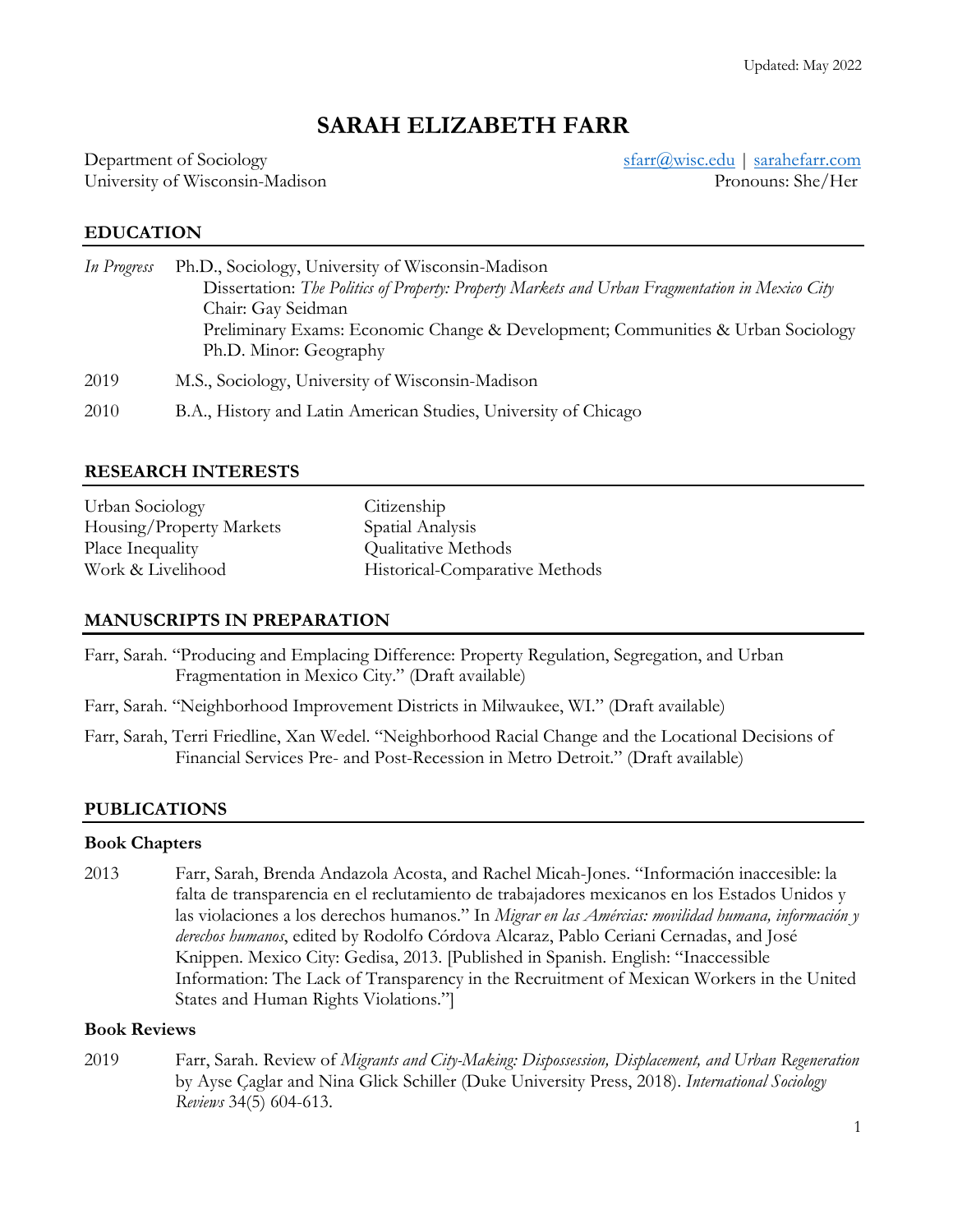# **Policy Reports**

| 2013 | Recruitment Revealed: Fundamental Flaws in the H-2 Temporary Worker Program and Recommendations |
|------|-------------------------------------------------------------------------------------------------|
|      | <i>for Change</i> . Centro de los Derechos del Migrante. Lead Author.                           |
| 2012 | M : I, cHID : ACIMENT COUCO,                                                                    |

2012 *Monitoring International Labor Recruitment: A Cross-Visa Exploration of Regulatory Challenges*. Centro de los Derechos del Migrante. Lead Author.

# **FELLOWSHIPS, AWARDS & HONORS**

# **External**

| 2022      | Lee Student Support Fund, Society for the Study of Social Problems (SSSP)                                                                                    |
|-----------|--------------------------------------------------------------------------------------------------------------------------------------------------------------|
| 2020      | Fulbright-Hays Doctoral Dissertation Research Abroad Fellowship (postponed to 2022 due to<br>$COVID-19$                                                      |
| 2016-2019 | Graduate Research Fellow, National Science Foundation                                                                                                        |
| 2016      | Honorable Mention, Ford Foundation Predoctoral Fellowship                                                                                                    |
| 2010      | Fulbright-García Robles Research Grant, Fulbright U.S. Student Program                                                                                       |
| Internal  |                                                                                                                                                              |
| 2022      | University Fellowship, The Graduate School, University of Wisconsin-Madison                                                                                  |
| 2022      | Graduate Student Travel Award, Department of Sociology, University of Wisconsin-Madison                                                                      |
| 2020      | Crowe Scholarship for Graduate Student Dissertation Research Award, Department of<br>Community and Environmental Sociology, University of Wisconsin-Madison  |
| 2016      | Fieldwork Award, Institute for Regional and International Studies (IRIS), University of<br>Wisconsin-Madison                                                 |
| 2016      | Crowe Scholarship for Grad Student Thesis Research Award, Department of Community and<br>Environmental Sociology, University of Wisconsin-Madison (Declined) |
| 2016      | Student Research Travel Award, Graduate School, University of Wisconsin-Madison                                                                              |
| 2016      | Graduate Student Travel Award, Department of Community and Environmental Sociology,<br>University of Wisconsin-Madison                                       |
| 2016      | Graduate Student Travel Award, Department of Sociology, University of Wisconsin-Madison                                                                      |
| 2015      | University Fellowship, The Graduate School, University of Wisconsin-Madison                                                                                  |
| 2010      | Phi Beta Kappa, University of Chicago Chapter                                                                                                                |
| 2010      | Honors in the College, University of Chicago                                                                                                                 |
| 2009      | Human Rights Internship Grant, University of Chicago                                                                                                         |
|           |                                                                                                                                                              |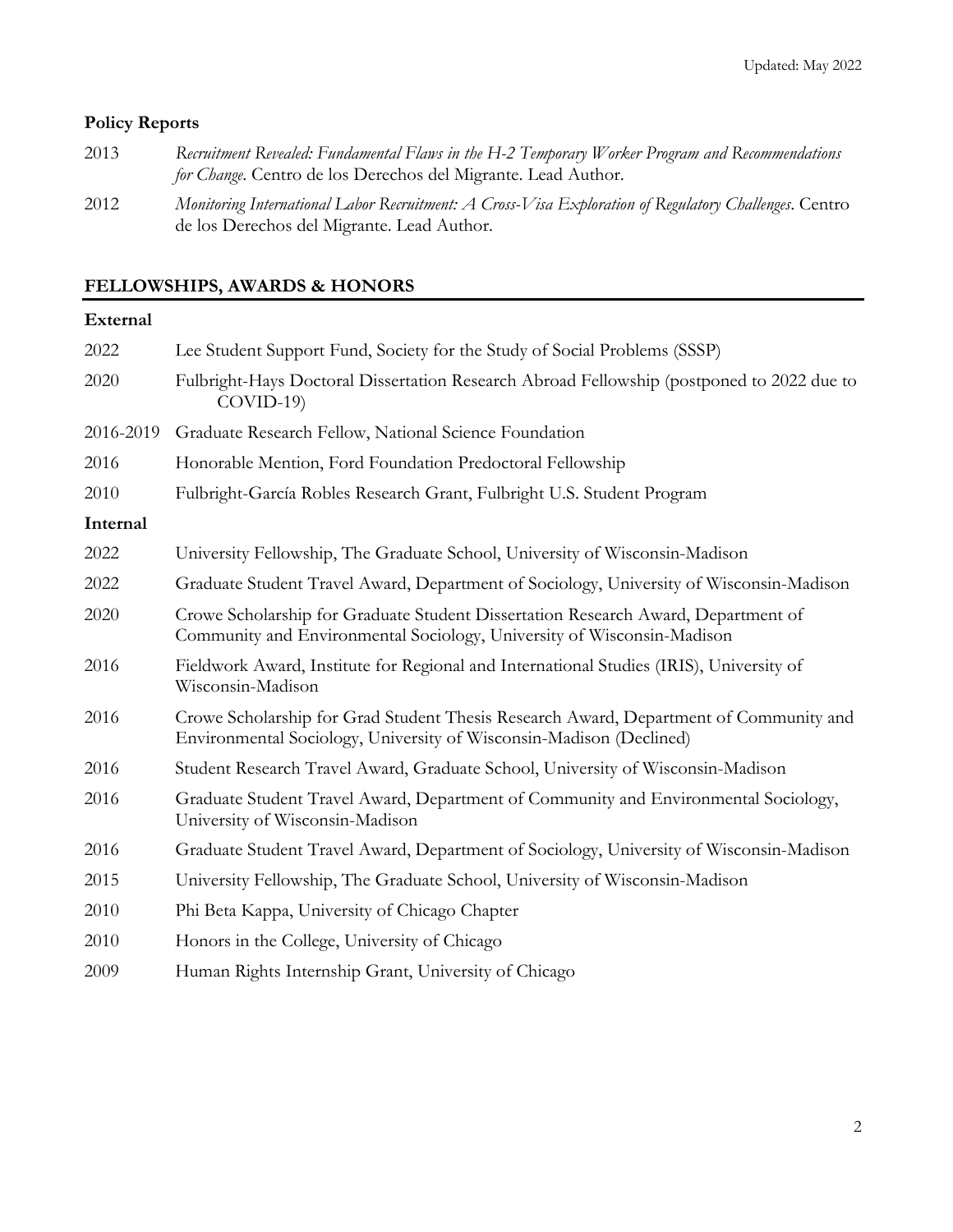### **CONFERENCE PARTICIPATION**

| 2022 | "Producing and Emplacing Difference: Property Regulation, Spatialization, and Urban<br>Fragmentation in Mexico City." Section Session Panel. American Sociological Association<br>Annual Meeting. Los Angeles, CA. August 5-8.                             |
|------|------------------------------------------------------------------------------------------------------------------------------------------------------------------------------------------------------------------------------------------------------------|
| 2022 | "Neighborhood Racial Change and the Locational Decisions of Financial Services in Metro<br>Detroit." Section Roundtable. American Sociological Association Annual Meeting. Los<br>Angeles, CA. August 5-8. Co-authored with Terri Friedline and Xan Wedel. |
| 2022 | (Declined) "Neighborhood Improvement Districts and the Politics of Property in Milwaukee."<br>Section Session Panel. American Sociological Association Annual Meeting. Los Angeles, CA.<br>August 5-8.                                                     |
| 2022 | "Neighborhood Improvement Districts and the Politics of Property in Milwaukee." Oral<br>Presentation. Society for the Study of Social Problems Annual Meeting. Los Angeles, CA.<br>August 5-7.                                                             |
| 2016 | "Expanding the Metropolis: Popular Land Occupations and the Expropriation of Protected<br>Agricultural Land in Mexico City's Periphery." Dimensions of Political Ecology Conference.<br>Lexington, Kentucky. February 26-27.                               |

### **INVITED TALKS**

- 2016 "Guestworker Programs, Recruitment Agencies, and International Labor Migration." Guest lecture for Professor Gay Seidman's seminar *The Sociology of Development*, University of Wisconsin-Madison.
- 2014 "El fraude en el reclutamiento y el Derecho de Acceso a la Información Pública." Panelist for the presentation of edited volume *Migrar en las Américas: movilidad humana, información y derechos humanos* (Gedisa, 2013). Mexico City, Mexico. [Presented in Spanish. English: "Fraud in Recruitment and the Right to Access Public Information"]
- 2014 "Derechos humanos y el programa de visas H-2." Conference on Subcontracting and Labor Rights in Mexico City: Realities and Challenges. Legislative Assembly, Mexico City. [Presented in Spanish. English: "Human Rights and the H-2 Visa Program"]

### **TEACHING & MENTORSHIP**

- 2021 Lecturer, Data Management for Social Science Research, Department of Sociology, UW-Madison, Spring 2021.
- 2018-2021 Teaching Assistant*,* Methods of Sociological Inquiry (SOC 357), Department of Sociology, UW-Madison (four semesters).
- 2010-2015 Popular Educator, Centro de los Derechos del Migrante, Mexico City, Mexico.
- 2007-2008 Classroom Assistant and Mentor, Gear-Up/Freshman Connection, Chicago, IL.
- 2006-2007 Tutor, Chicago Youth Program*,* Chicago, IL.